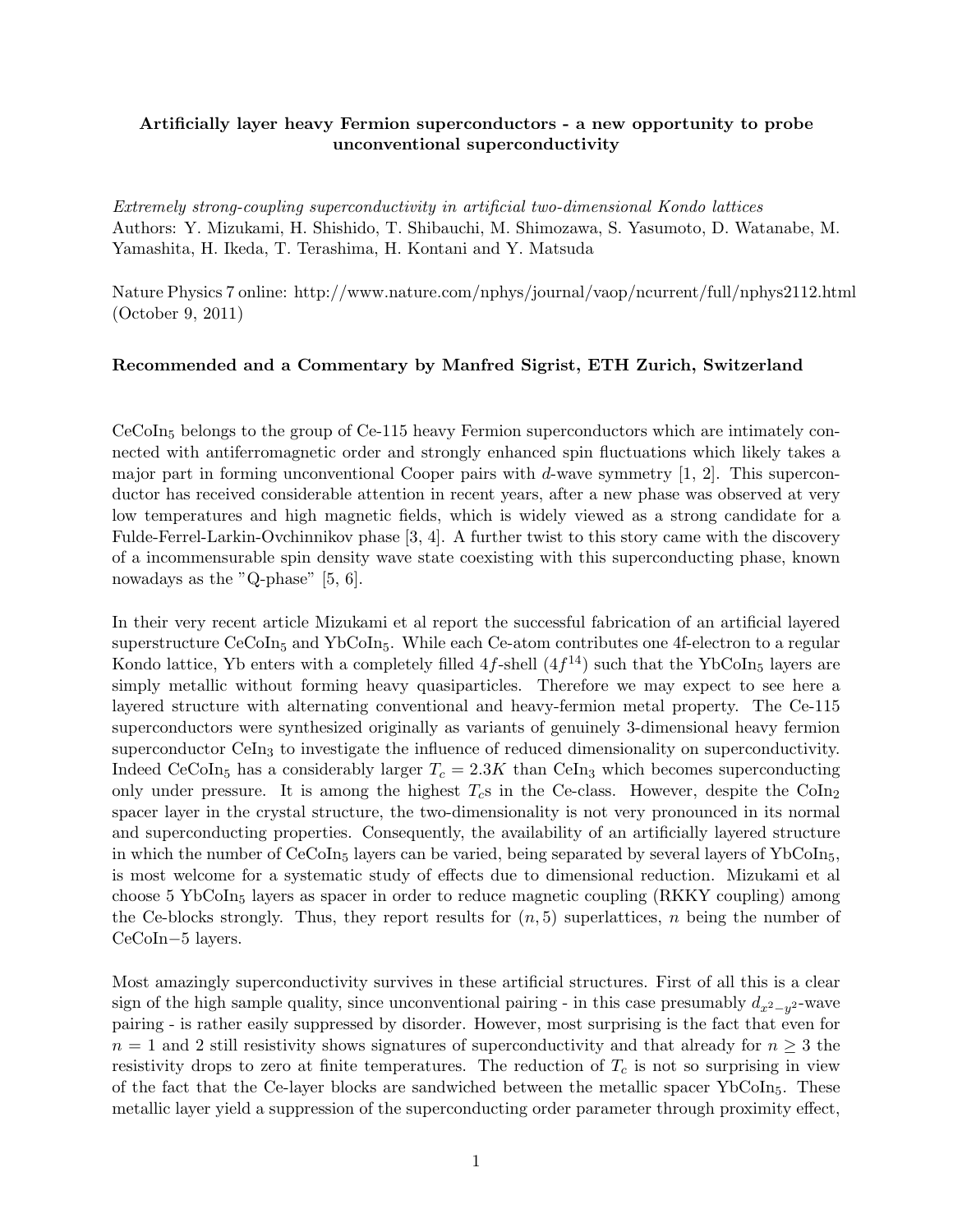the leaking of a Cooper pairs from the Ce-blocks to the Yb-blocks.

An important question is the nature of the quasiparticles making superconductivity. Heavy electron features are still faintly observable through the "coherence peak" in resistivity around 20 to 50 K. What is measured in transport is, however, a complex multi-component signal. Most convincing for the heavy electron character of the superconducting quasiparticles is the short coherence length (indicating "slow electrons") derived from the very high upper critical field. Indeed the upper critical field stays as high as in the bulk material, although the critical temperature decreases with shrinking layer number n. Taking the rough estimate  $\xi \sim \hbar v_F / k_B T_c$  we must conclude that the quasiparticles are slow, i.e. heavy.

The two-dimensionality of this new superconducting system is visible in the diverging ratio  $H_{c2||}/H_{c2\perp}$ for  $T \to T_c$ . While the upper critical field perpendicular to the layers follows a standard linear T dependence,  $H_{c2\perp} \propto |T-T_c|$ , a sub-linear behavior is expected for inplane fields, i.e.  $H_{c2\parallel} \propto |T-T_c|^{\alpha}$ with  $\alpha < 1$ . This is indeed beautifully observed in the measurements.

In the title "strong-coupling superconductivity" is invoked for these layered compound. The argument is based on the analysis of the upper critical field. As for the  $CeCoIn<sub>5</sub>$  bulk system the low-temperature upper critical field is likely given by paramagnetic limiting, i.e. the depairing through spin polarization of the spin-singlet Cooper pairs. Indeed the a comparison of the zerotemperature limit with the slopes of  $H_{c2}$  at the onset of superconductivity suggests that for all field directions paramagnetic limiting is the likely cause of depairing in a field. This prompts Mizukami et al to adopt the standard relation √

$$
H_{c2}^{(para)} \approx \frac{\sqrt{2}\Delta}{g\mu_B}.\tag{1}
$$

From the enhanced values of  $H_{c2}/T_c$ , they conclude that the ratio  $\Delta/k_BT_c$  takes values as high as 10 for the layered structure, considerably larger than the already large bulk value of 6. This remarkable enhancement they take as evidence for increased strong-coupling effects. In my view this conclusion has to be taken with some caution. First of all the simple equation for  $H_{c2}^{(para)}$  $c_2^{(para)}$  is valid only on a rather approximative level. Paramagnetic limiting is connected with the reduction of spin polarizability in the superconducting state. Therefore we may also ask whether the enhanced  $H_{c2}$ could have different origins than a strongly enhanced condensation energy. One possibility has been proposed by Murakami et al [7], considering the possible spin-orbit effects caused by the crystal structure of the artificially layered system, in particular, due to locally removed inversion symmetry which can reduce paramagnetic limiting effects. Therefore the conclusion that the unexpectedly high  $H_{c2}$  is a consequence of strong coupling is not necessarily a unique conclusions.

I believe that the study by Mizukami and collaborators marks a truly astounding advance which is pioneering development for strongly correlated electron systems including heavy Fermion compounds towards a new era of design of rather complex materials classes.

## References

- [1] J.L. Sarrao and J.D. Thompson, J. Phys. Soc. Jpn 76, 051013 (2007).
- [2] C. Pfleiderer, Rev. Mod. Phys. 81, 15511624 (2009).